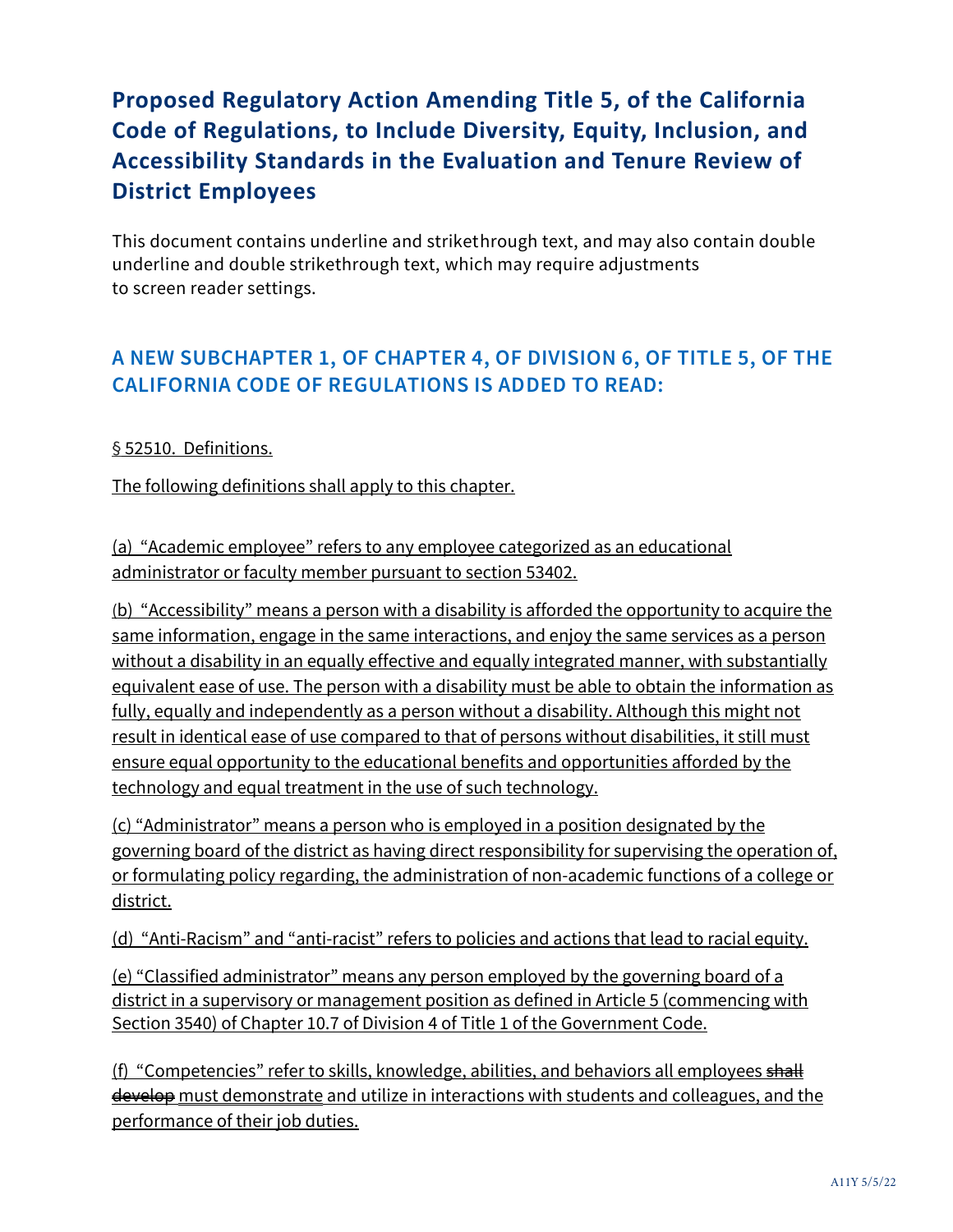(g) "Criteria" refer to the elements used in employee evaluation and tenure review processes to measure performance.

(h) "Cultural Competency" refers to the practice of acquiring and utilizing knowledge of the intersectionality of social identities and the multiple axes of oppression that people from different racial, ethnic, and other minoritized groups face. The development of cultural competency is a dynamic, on-going process that requires a long-term commitment to learning. In the context of education, cultural competency includes the ability to teach students from cultures other than one's own successfully. It entails developing interpersonal awareness and sensitivities, developing cultural knowledge, learning specific bodies of cultural knowledge, and mastering a set of skills for effective cross-cultural teaching.

(i) "DEIA" is an acronym for the terms "diversity, equity, inclusion, and accessibility."

(j) "Diverse" and "diversity" refers to the myriad of ways in which people differ, including the psychological, physical, cognitive, and social differences that occur among all individuals, based on race, sex, ethnicity, nationality, socioeconomic status, religion, economic class, education, age, gender, sexual orientation, marital status, and mental and physical ability.

(k) "Educational administrator" means an administrator who is employed in an academic position designated by the governing board of the district as having direct responsibility for supervising the operation of or formulating policy regarding the instructional or student services program of the college or district. Educational administrators include, but are not limited to, chancellors, presidents, and other supervisory or management employees designated by the governing board as educational administrators.

(l) "Evaluation" refers to a tool to provide and receive constructive feedback to promote professional growth and development.

(m) "Faculty" or "faculty member" means those employees of a district who are employed in academic positions and who are not designated as supervisory or management for the purposes of Article 5 (commencing with Section 3540) of Chapter 10.7 of Division 4 of Title 1 of the Government Cod. Faculty include, but are not limited to, instructors, librarians, counselors, community college health service professionals, disabled student programs and services professionals, extended opportunity programs and services professionals, and individuals employed to perform a service that, before July 1, 1990, required nonsupervisory, nonmanagement community college certification qualifications.

(n) "Inclusion" refers to bringing traditionally excluded individuals or groups into processes, activities, and decision and policy making in a way that shares power.

(o) "Minoritize" refers to the subordination of a person or group's status to a more dominant group or its members based on social identities such as race or ethnicity.

(p) "Non-academic employee" means any employee categorized as a classified administrator or staff member.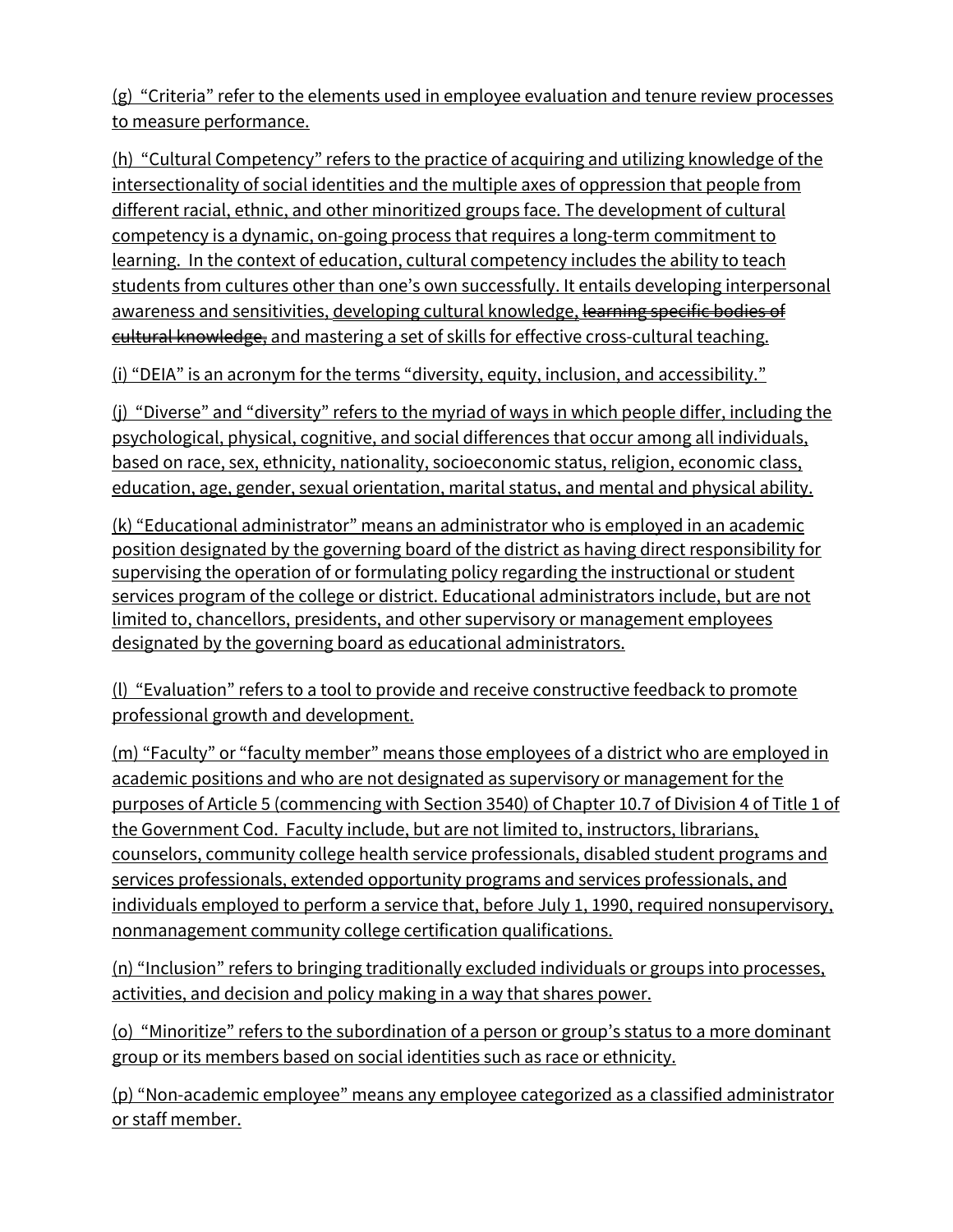(q) "Staff" or "staff member" means those employees of a district who are not encompassed within the definitions in subdivisions (a), (c), (e), (k), or (m), whether or not they are part of the classified service as defined in sections 88003 or 88076 of the Education Code.

Note: Authority cited: Sections 66700, 70901 and 87001, Education Code. Reference: Sections 87001, 87002 and 87003, 88003 and 88076, Education Code.

# **SUBCHAPTER 1, OF CHAPTER 4, OF DIVISION 6, OF TITLE 5, OF THE CALIFORNIA CODE OF REGULATIONS IS RENUMBERED AS SUBCHAPTER 2.**

**SUBCHAPTER 2, OF CHAPTER 4, OF DIVISION 6, OF TITLE 5, OF THE CALIFORNIA CODE OF REGULATIONS IS RENUMBERED AS SUBCHAPTER 3.**

**SUBCHAPTER 3, OF CHAPTER 4, OF DIVISION 6, OF TITLE 5, OF THE CALIFORNIA CODE OF REGULATIONS IS RENUMBERED AS SUBCHAPTER 4.**

# **SUBCHAPTER 4, OF CHAPTER 4, OF DIVISION 6, OF TITLE 5, OF THE CALIFORNIA CODE OF REGULATIONS IS RENUMBERED AS SUBCHAPTER 5, AND AMENDED AS FOLLOWS:**

§ 53400. Scope.

This subchapter implements provisions of the Education Code that govern the minimum qualifications for employment in a community college district as an administrator, a faculty member, or a member of the classified staff. This subchapter implements, and should be read in conjunction with, the requirements of Education Code sections 87001, 87002, 87003, 87356 and 87359 concerning minimum qualifications for community college faculty and administrators.

Note: Authority cited: Sections 66700, 70901, 87001, 87626, 87356 and 87359, Education Code. Reference: Sections 87001, 87002, 87003, 87356, and 87359, 88003 and 88076, Education Code.

§ 53401. Applicability to Community Service and Contract Classes.

Community service classes, and or contract classes which that do not award college credit, and are not supported by state apportionment that are not credit or non-credit offerings are not subject to exempt from the provisions of this subchapterchapter, except those provisions related unrelated to the advancement of diversity, equity, inclusion, and accessibility principles. Contract classes which award college credit are subject to this Subchapter, even if they are not supported by state apportionment.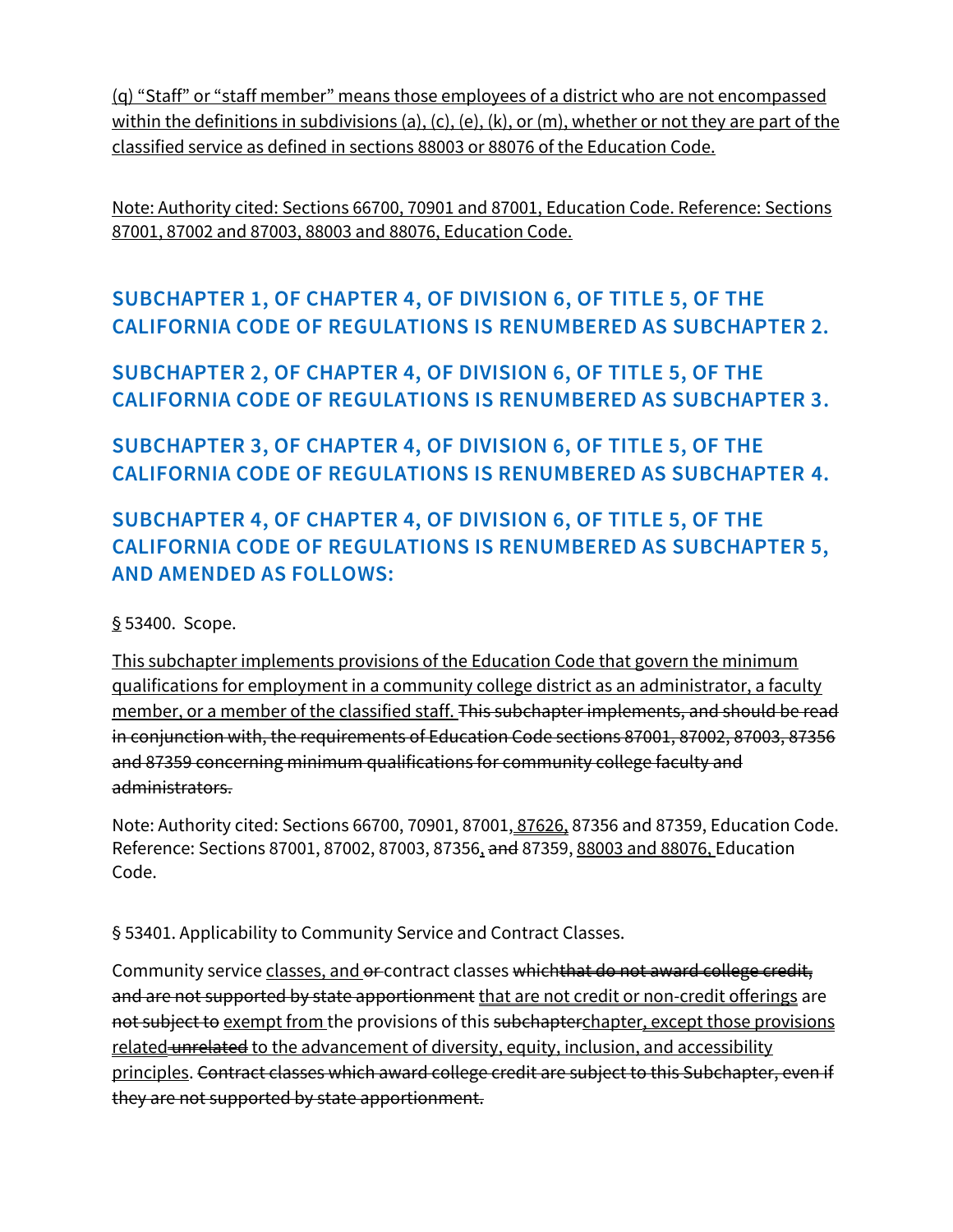Note: Authority cited: Sections 70901(b)(1)(B) and 87356, Education Code. Reference: Sections 70901(b)(1)(B), 78020 through 78023 and 78300, Education Code.

#### § 53402. Definitions.

The following definitions shall apply to this subchapter.

(a) "Classified administrator" means any person employed by the governing board of a district in a supervisory or management position as defined in Article 5 (commencing with Section 3540) of Chapter 10.7 of Division 4 of Title 1 of the Government Code.

(b) "Educational administrator" means an administrator who is employed in an academic position designated by the governing board of the district as having direct responsibility for supervising the operation of or formulating policy regarding the instructional or student services program of the college or district. Educational administrators include, but are not limited to, chancellors, presidents, and other supervisory or management employees designated by the governing board as educational administrators.

(c) "Faculty" or "faculty member" means those employees of a district who are employed in academic positions and who are not designated as supervisory or management for the purposes of Article 5 (commencing with Section 3540) of Chapter 10.7 of Division 4 of Title 1 of the Government Code, and for which minimum qualifications for service are specified in Section 53410-53414 or other provisions of this division. Faculty include, but are not limited to, instructors, librarians, counselors, community college health service professionals, disabled student programs and services professionals, extended opportunity programs and services professionals, and individuals employed to perform a service that, before July 1, 1990, required nonsupervisory, nonmanagement community college certification qualifications.

(d) "Staff" or "staff member" means those employees of a district who are not encompassed within the definitions in subdivisions (a) through (c), whether or not they are part of the classified service as defined in sections 88003 or 88076 of the Education Code.

Note: Authority cited: Sections 66700, 70901 and 87001, Education Code. Reference: Sections 87001, 87002 and 87003, Education Code.

§ 53403. Applicability of Amendments.

Amendments to this chapter related to minimum qualifications or the implementation of a discipline list adopted by the Board shall not disqualify an incumbent employee from employment in their current position. Notwithstanding changes that may be made to the minimum qualifications established in this division, or to the implementing discipline lists adopted by the Board of Governors, the governing board of a community college district may continue to employ a person to teach in a discipline or render a service subject to minimum qualifications, if he or she, at the time of initial hire by the district, was qualified to teach in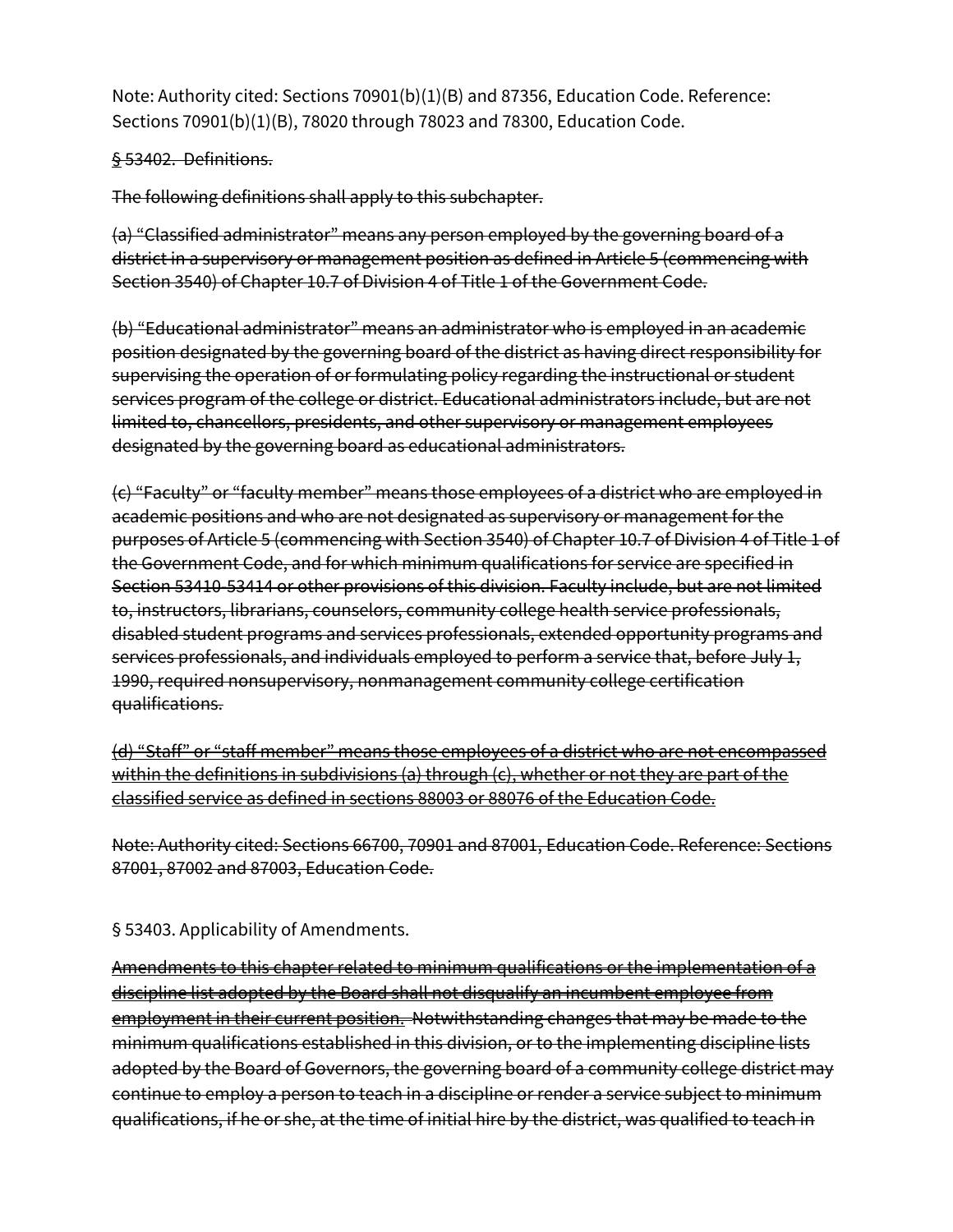that discipline or render that service under the minimum qualifications or disciplines lists then in effect. Notwithstanding changes that may be made to the minimum qualifications established in this division, or to the implementing discipline lists adopted by the Board of Governors, the governing board of a community college district may continue to employ a person to teach in a discipline or render a service subject to minimum qualifications, if he or she, at the time of initial hire by the district, was qualified to teach in that discipline or render that service under the minimum qualifications or disciplines lists then in effect.

Note: Authority cited: Sections 70901(b)(1)(B) and 87356, Education Code. Reference: Sections 70901(b)(1)(B) and 87356, Education Code.

### § 53425. Ability to Work with Diverse Individuals and Communities

In addition to the category-specific qualifications required by this chapter, all district employees shall demonstrate the ability to work with and serve individuals within a diverse community college campus environment as required by local policies regarding DEIA competencies.

Note: Authority cited: Sections 66030, 66050, 66051, 66052, 66053, 66700, 70901, 87356, 87360, 87626, 88003 and 88076, Education Code. Reference: Section 70901, Education Code.

# **SUBCHAPTER 5, OF CHAPTER 4, OF DIVISION 6, OF TITLE 5, OF THE CALIFORNIA CODE OF REGULATIONS IS RENUMBERED AS SUBCHAPTER 6.**

# **SUBCHAPTER 7, OF CHAPTER 4, OF DIVISION 6, OF TITLE 5, OF THE CALIFORNIA CODE OF REGULATIONS IS ADDED AS FOLLOWS:**

### § 53601. Chancellor's Publication of DEIA Competencies and Criteria

(a) The Chancellor shall adopt and publish a guidance describing DEIA competencies and criteria in collaboration with system stakeholder groups. The DEIA guidance shall be maintained to include current and emerging evidence-based practices developed within the California Community Colleges, or described in DEIA-related scholarship.

(b) The DEIA competencies and criteria identified by the Chancellor shall be utilized used as a reference for locally developed minimum standards in community college district performance evaluations of employees and faculty tenure reviews. as specified in this subchapter.

Note: Authority cited: Sections 66030, 66050, 66051, 66052, 66053, 66700, 70901, 87356, 87360, 87626, 88003 and 88076, Education Code. Reference: Section 70901, Education Code.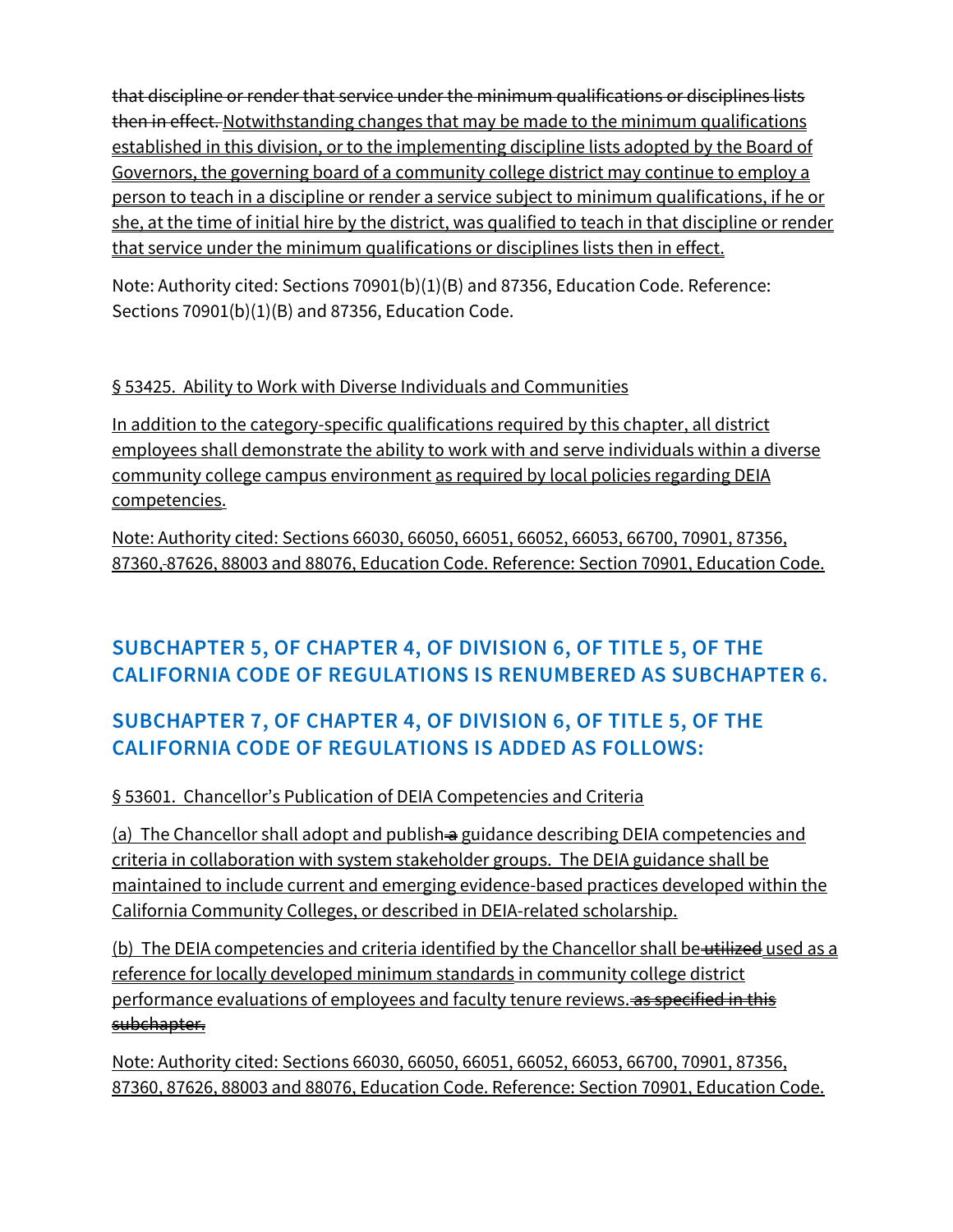§ 53602. Advancing Diversity, Equity, Inclusion, and Accessibility in Evaluation and Tenure Review Processes

(a) District governing boards shall adopt policies for the evaluation of employee performance, including tenure reviews, that requires demonstrated, or progress toward, proficiency in the DEIA competencies published by the Chancellor.

(b) The evaluation of district employees must include consideration of an employee's demonstrated, or progress toward, proficiency in diversity, equity, inclusion, and accessibility (DEIA)-related competencies that enable work with diverse communities, as required by section 53425. District employees must have or establish proficiency in DEIA-related performance to teach, work, or lead within California community colleges.

(c) To advance DEIA principles in community college employment, districts shall:

(1) include DEIA competencies and criteria as a minimum standard for evaluating the performance of all employees;

 $(2)$  ensure that evaluators have a  $\frac{1}{2}$  uniform consistent understanding of how to evaluate employees on DEIA competencies and criteria;

(3) set clear expectations regarding employee performance related to DEIA principles, appropriately tailored to the employee's classification;

(4) place significant emphasis on DEIA competencies in employee evaluation and tenure review processes to support employee growth, development, and career advancement;

(5) ensure professional development opportunities support employee development of DEIA competencies that contribute to an inclusive campus and classroom culture and equitable student outcomes;

(6) include a self-reflection and a comprehensive evaluation from appropriate evaluators who reflect a range of perspectives on an employee's performance. The ensure an evaluation process shall that provides employees an opportunity to demonstrate their understanding of DEIA and anti-racist competencies; and principles, including how the employee has operationalized DEIA in the performance of their job responsibilities.

(7) include proposed or active implementation goals to integrate DEIA principles as a part of the district's Equal Employment Opportunity Plan required by section 53003.

Note: Authority cited: Sections 66030, 66050, 66051, 66052, 66053, 66700, 70901, 87356, 87360, 87626, 88003 and 88076, Education Code. Reference: Section 70901, Education Code.

§ 53605. Classification-Specific DEIA Obligations.